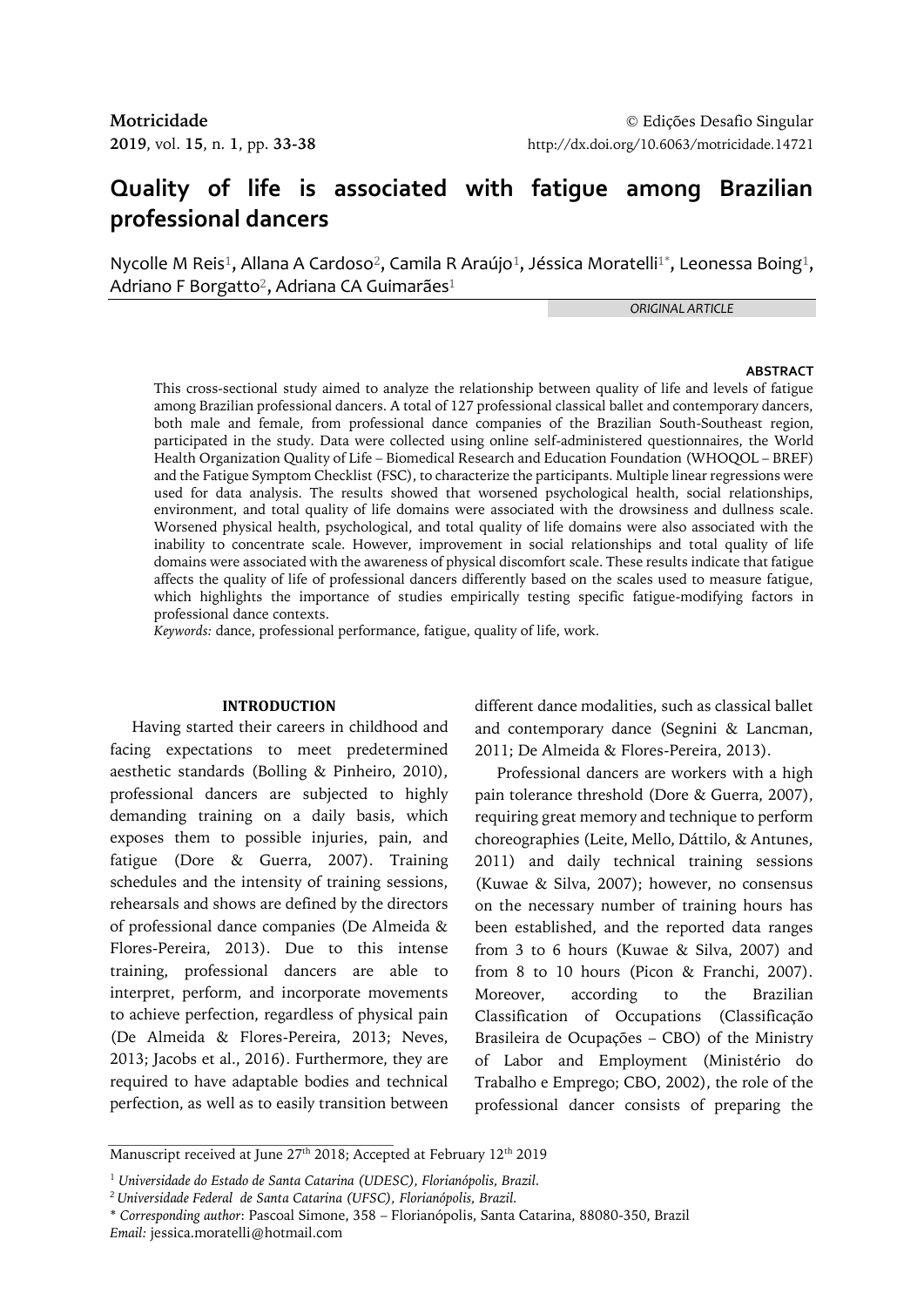body, researching movements, and rehearsing choreographies, among other functions.

To maintain the fitness and technical skills required for their profession, professional dancers must endure a training routine involving memorization, repetition, and execution of their own dance moves (Neves, 2013), wherein injured, tired and sore bodies become routine aspect of their work (De Almeida & Flores-Pereira, 2013). These professionals are used to performing intense movements in a state of fatigue, which leads to routine training in situations of fatigue in order to develop the necessary fitness for dance (Mceldowney, Hopper, Etlin-Stein, & Redding, 2013). Furthermore, the length and intensity of dance sequences differ between training sessions and performances according to the schedule of each company, which may lead to physical and psychological problems (Da Silva & Enumo, 2016), including fatigue (Liederbach, Kremenic, Orishimo, Pappas, & Hagins, 2014). Fatigue is caused by cumulative or prolonged training activities, which can lead to injuries (Liederbach et al., 2014).

In addition to the long and heavy daily routine (Liederbach et al., 2014), dancers must cope with stress and pre-performance anxiety before shows (Adam, Brassington, Steiner, & Matheson, 2004; Bolling & Pinheiro, 2010). Under the pressure to achieve specific goals, they may introduce drastic changes in their diet (Brown, Howatson, Quin, Redding, & Stevenson, 2017), medication use and lengthen the workday, which may affect sleep and, therefore, the quality of life of professional dancers (Fietze et al., 2009). It should be noted that professional dancers include other activities in their daily routines, in addition to dancing (Batista & Martins, 2010; Macedo & Vieira, 2007), which complement their physical training, including strength training, Pilates (Kuwae & Silva, 2007), and walking (Macedo & Vieira, 2007); however, in excess or without guidance, these activities can lead to anxiety, stress and pain, among other problems (Dore & Guerra, 2007), impairing quality of life rather than helping these professionals.

Considering the above and that fatigue is related to physical variables that may facilitate the occurrence of injuries (Mceldoney et al., 2013) or generate postural adaptations for professional performance, studying the relationship between quality of life and fatigue could indicate some strategies to improve dance training and generate scientific data on this population, thereby contributing knowledge to the academic and dance communities. Accordingly, the present study aimed to analyze the relationship between quality of life and levels of fatigue among Brazilian professional dancers.

## **METHOD**

This cross-sectional study, approved by the Human Research Ethics Committee of Santa Catarina State University (Universidade do Estado de Santa Catarina – UDESC; Number 1.152.774) on July 17, 2015, consisted of an intentional, non-probabilistic sample of 127 professional classical ballet (n = 37) and contemporary ( $n = 90$ ) dancers, both male and female, with a mean age of  $29.57 \pm 8.9$  years, from Brazilian professional dance companies.

Professional dancers over 18 years of age, who were paid to dance by their dance company and who signed the informed consent form and adequately filled out the entire study questionnaire were included in the sample.

Professional dance companies were selected by convenience using Brazilian regions with the highest concentration of companies, more specifically, the South-Southeast axis (states: Minas Gerais, Rio de Janeiro, Rio Grande do Sul and São Paulo). Companies were initially contacted by telephone, email, mail and through social networks, using their contact information available online. The link to the online questionnaire was only sent to the professional dancers following consent from the directors and choreographers of the dance companies, who, in some cases, requested on-site data collection using paper questionnaires. Therefore, 70 questionnaires were answered using the online link, and 57 using the paper questionnaires.

Regarding sample loss, the total number of dancers lost could not be determined because of the 64 professional companies contacted, only 31 reported the number of members in the dance company ( $n = 397$  dancers). Therefore, only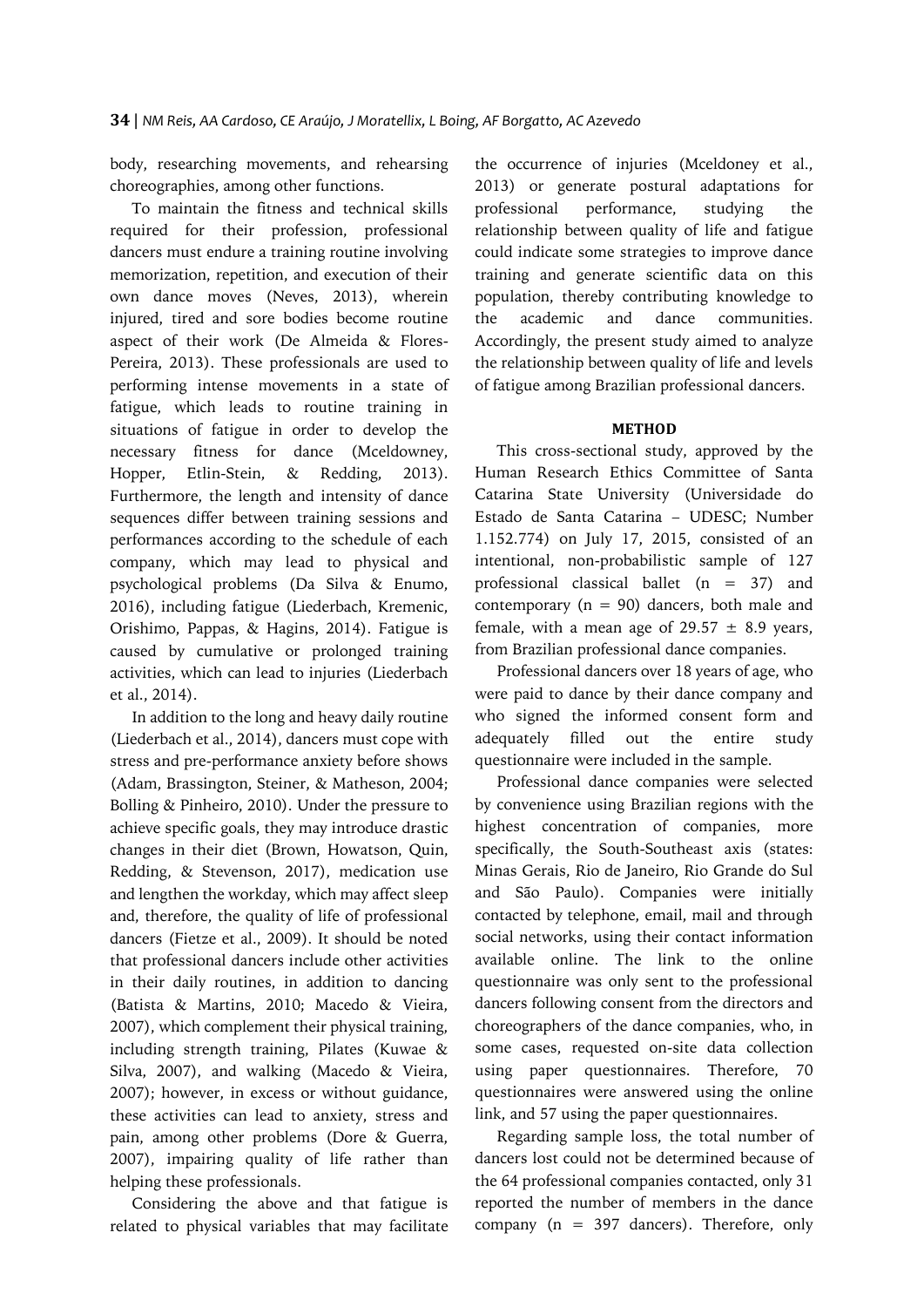The following variables were used to characterize the sample: age (years), sex (female, male), marital status (with or without partner), practice of physical activity other than dance (yes or no), type of physical activity practiced (strength training or sports in general).

Quality of life was assessed using the abbreviated World Health Organization Quality of Life – Biomedical Research and Education Foundation (WHOQOL – BREF) questionnaire, which was adapted for Brazilian Portuguese by Fleck et al. (2000). This questionnaire consists of 26 of the 100 questions from the original WHOQOL questionnaire. Participants were asked to respond based on their experiences within the last two weeks and their answers were scored on a scale of intensity (not at all – extremely), ability (not at all – completely), frequency (never – always), or satisfaction (very dissatisfied – very satisfied; very poor – very good). Responses were tallied into scores ranging from 0 to 100%, with a higher percentage reflecting better quality of life. The questionnaire included 24 questions, that encompassed the following domains: (1) physical health (physical pain; energy; mobility; activities of daily living; dependence on medical substances and medical aids; work capacity), (2) psychological (positive feelings; thinking, learning, memory, and concentration; self-esteem; bodily image and appearance; megative feelings; spirituality/religion/personal beliefs), (3) social relationships (personal relationships; social support; sexual activity), (4) environment (freedom, physical safety and security; home environment; financial resources; health and social care: accessibility and quality; opportunities for acquiring new information and skills; participation in and opportunities for recreation/leisure activities; physical environment (pollution/noise/traffic/climate); transport) and two more general questions about quality of life.

Fatigue was assessed using the Fatigue Symptom Checklist (FSC) developed by Yoshitake and translated into Brazilian Portuguese by Fischer et al. (1991). The questionnaire consists of 30 multiple-choice questions divided into 3 assessment scales: drowsiness and dullness, inability to concentrate, and awareness of physical discomfort. Each fatigue scale has a score ranging from 10 to 50 points, and a final overall score may also be calculated by adding the scores from the 3 scales. The higher the score is, the higher the fatigue is (Welle, 2008). This questionnaire is used to assess fatigue among workers and is, therefore, suitable for the sample of this study.

# **Statistical analysis**

Descriptive analysis of the sample was performed (frequency, mean, and standard deviation), in addition to multiple linear regressions in each domain to assess the relationship between the quality of life domains and fatigue scales. The statistical package SPSS version 20.0 (Armonk, NY: IBM Corp.) was used for all tests, and the adopted significance level was 5%.

## **RESULTS**

One hundred and twenty-seven professional classical ballet (27.4%) and contemporary (72.6%) dancers, which were mostly female (58.3%), participated in this study. 57.5% of them had no partner when the data were collected and 64.2% practiced some type of physical activity in addition to dance, primarily strength training (70.1%; data not shown).

Table 1 outlines the associations between the psychological, social relationships, environment and total quality of life domains and the drowsiness and dullness scale. The domains showed a predicted decreased of  $0.456$  ( $p =$ 0.021), 0.991 (*p* = 0.015), 0.749 (*p* = 0.038) and 0.657 (*p* = 0.005) for each score of the aforementioned fatigue scale, respectively.

Table 1 also outlines the association between the physical health, psychological, and total quality of life domains and the inability to concentrate scale. The domains showed a predicted increase of 0.468 (*p* = 0.049), 0.482 (*p*  $= 0.027$ ), 0.513 ( $p = 0.025$ ) for each score of the aforementioned fatigue scale, respectively.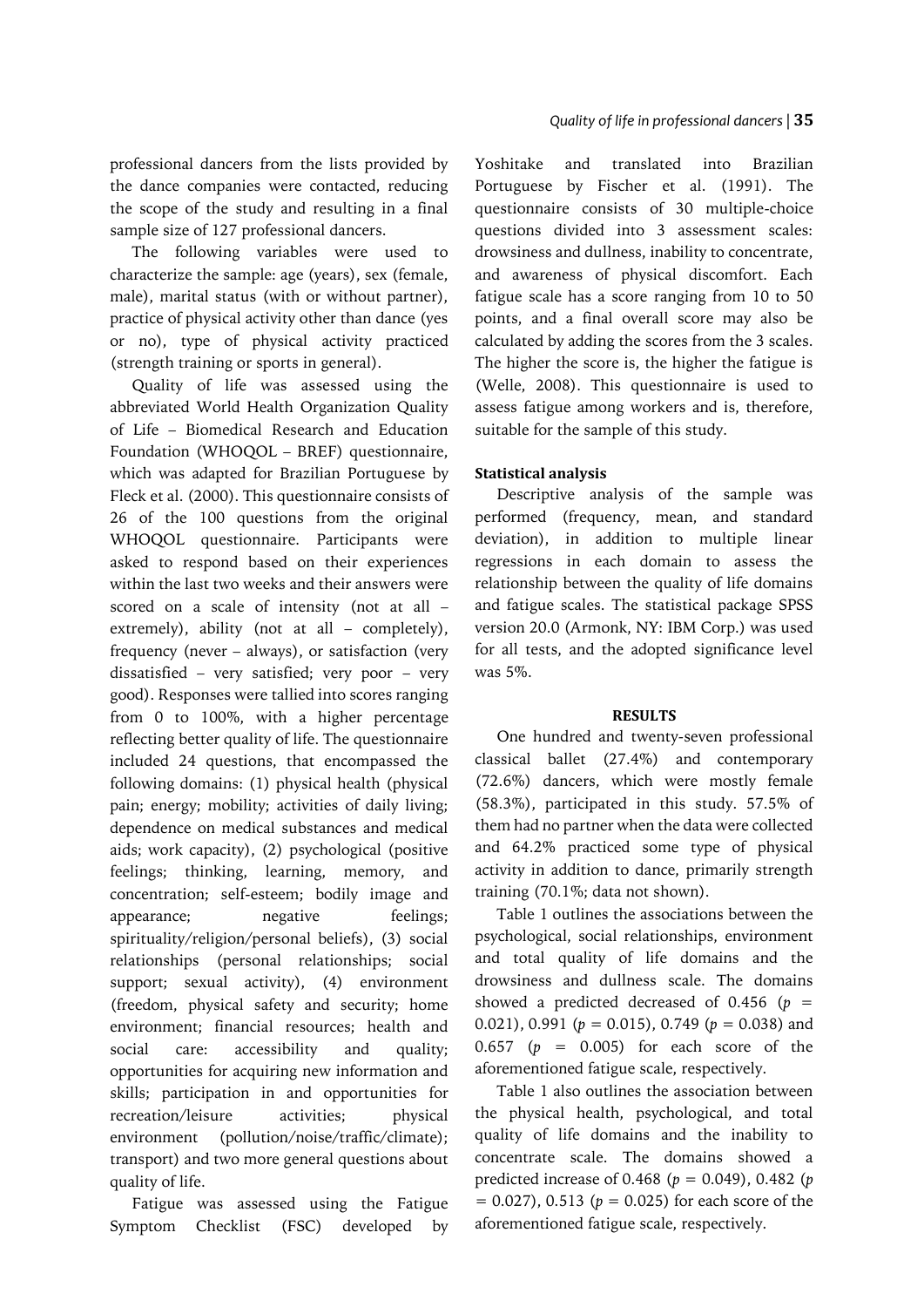Furthermore, the results showed an association between the social relationships and total quality of life domains and the awareness of physical discomfort scale. The domains showed a predicted increase of 0.954 (*p* = 0.013) and 0.479  $(p = 0.028)$  for each score of the aforementioned fatigue scale, respectively (Table 1).

*Associations between quality of life and fatigue categories (n = 127). Brazil, 2016*

|              | PHY.D.          |         | PSYCHOL.D.      |         | SOC.D.          |         | ENV.D.          |         | TOTAL QoL       |         |
|--------------|-----------------|---------|-----------------|---------|-----------------|---------|-----------------|---------|-----------------|---------|
|              | B(Ep)           | p-value | $B$ (Ep)        | p-value | B(Ep)           | p-value | B(Ep)           | p-value | B(Ep)           | p-value |
| FAT DD.      | $-0.436(0.239)$ | 0.070   | $-0.482(0.206)$ | 0.021   | $-0.991(0.402)$ | 0.015   | $-0.749(0.357)$ | 0.038   | $-0.657(0.229)$ | 0.005   |
| FAT<br>CONC. | $-0.468(0.235)$ | 0.049   | $-0.456(0.203)$ | 0.027   | -0.730(0.396)   | 0.067   | $-0.488(0.351)$ | 0.167   | $-0.513(0.226)$ | 0.025   |
| FAT<br>AWA.  | 0.184(0.225)    | 0.417   | 0.290(0.194)    | 0.138   | 0.954(0.379)    | 0.013   | 0.519(0.337)    | 0.126   | 0.479(0.216)    | 0.028   |
|              | $\mathbb{R}^2$  |         | $R^2$           |         | $\mathbb{R}^2$  |         | $\mathbb{R}^2$  |         | $\mathbb{R}^2$  |         |
|              | 0.112           |         | 0.144           |         | 0.109           |         | 0.074           |         | 0.166           |         |
|              |                 |         |                 |         |                 |         |                 |         |                 |         |

*Note.* PHY.D. = Physical health domain of Quality of Life; PSYCHOL.D. = Psychological domain of Quality of Life; SOC.D. = Social relationships domain of Quality of Life; ENV.D. = Environment domain of Quality of Life; TOTAL QoL = Total Quality of Life; FAT = FATIGUE; FAT DD. = Drowsiness and dullness; FAT CONC. = inability to concentrate; FAD AWA. = Awareness of physical discomfort.  $B(Ep)$  = non-standardized coefficient (standard error).  $R^2$  = coefficient of determination adjusted for all fatigue categories.

## **DISCUSSION**

The present study found a relationship between quality of life and levels of fatigue among Brazilian professional dancers, as was proposed in its objective. The results showed that worsened psychological, social relationships, environment, and total quality of life domains were associated with the drowsiness and dullness scale indicating that this fatigue category is linked to both physical and mental fatigue ("ideas are unclear," "I am sleepy," "tired head," "weakness"). These findings may be directly linked to the component of daily living "sleep" among professional dancers who lack good-quality sleep, are unable to concentrate and feel weak.

Accordingly, a study conducted with professional classical ballet dancers reported that those who had poor sleep quality also had lower quality of life scores in the mental health component (Fietze et al., 2009). Furthermore, the same authors stated that the increase in the number of daily work hours before premieres affects the sleep-wakefulness cycle of these professionals (Fietze et al., 2009). Therefore, psychological problems (depression, anxiety, and poor sleep) are associated with decreased concentrations, inadequate nutrition, and fatigue, among other problems (Adam et al., 2004).

The current study showed that worsened physical health, psychological, and total quality of life domains were associated with the inability to concentrate scale. This fatigue category is related to concentration and concerns that affect work, as well as fitness requirements for work and tiredness, albeit without discontinuing work. Therefore, a hypothesis for this association is related to the internalized physical characteristics of dance modalities, which advocate lean bodies and encourage these professionals to follow specific dietary restrictions (Hidayah & Bariah, 2011).

In the same context, a study on contemporary dancers found that they have an energy-balance deficit; that is, during the period of training and classes, these dancers consume less than the necessary quantity of energy substrates (Brown et al., 2017). If dancers also adopt inappropriate weight loss methods, their psychological domain may be directly affected, resulting in an obsessive fear of body changes (Hidayah & Bariah, 2011).

Another hypothesis for this association with the inability to concentrate scale would be linked to negative feelings. Accordingly, a literature review found that professional dancers are often concerned with the possibility of injury, leave, and retirement (Bolling & Pinheiro, 2010), and that these negative feelings, here emphasized as fear of early retirement, may cause some contradictory feelings among professional dancers, impairing their concentration on the work routine.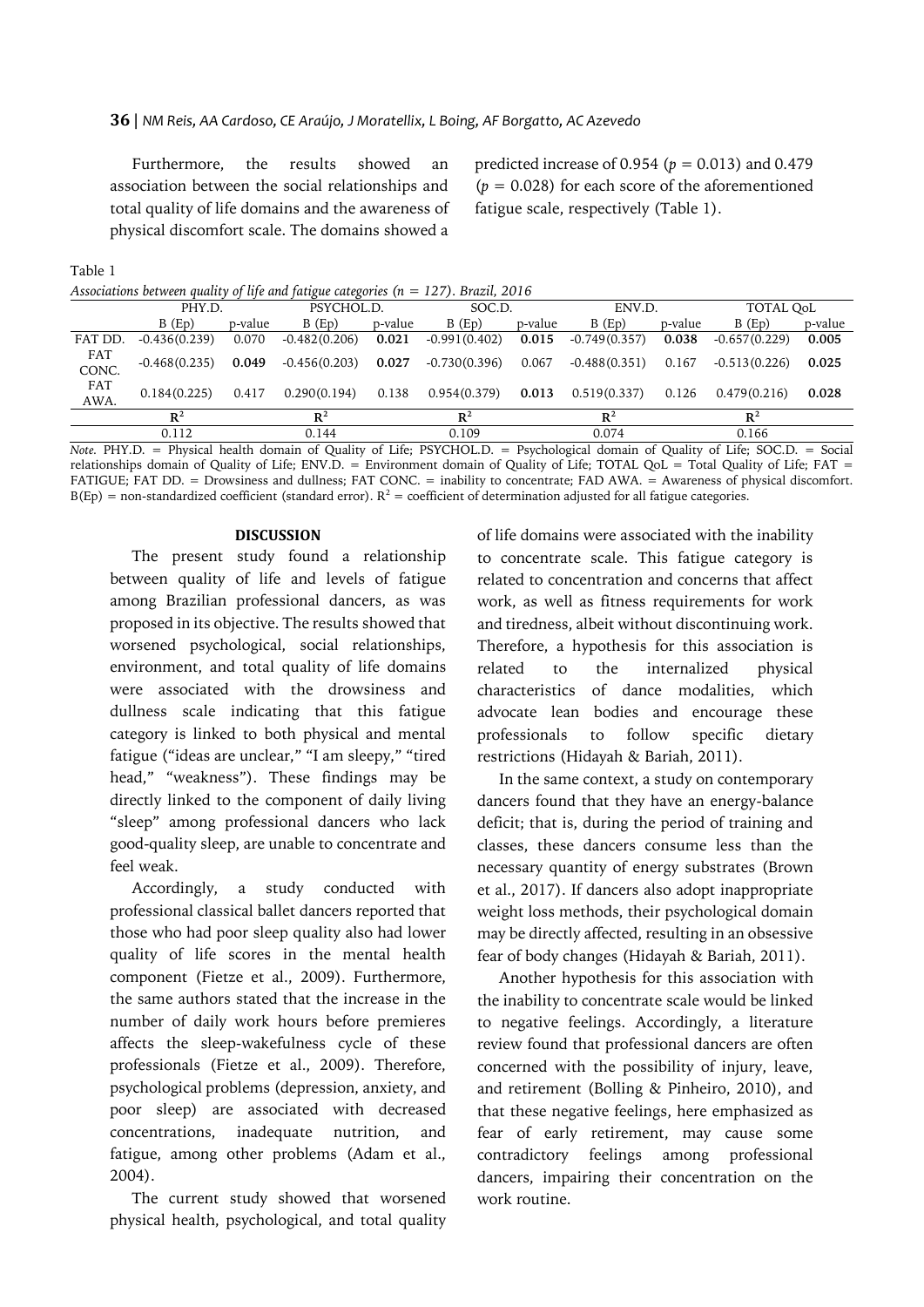Another factor possibly linked to this association is the fear of losing the position in the dance company, which may cause stress and sleep disorders among professional dancers (Adam et al., 2004). Age and seeking higher wages are also important determinants that influence if dancers stay in dance companies (Teixeira, 2011). Turner and Wainwright (2004) discuss this topic, emphasizing that professional dancing is a short career and that social relationships play a key role in determining when to retire and leave the stage.

Studies have shown that social support and a higher number of sleep hours help decrease the occurrence of injuries among professional dancers (Adam et al., 2004). Accordingly, the present study showed that improved social relationships and total quality of life domains were associated with the awareness of physical discomfort scale. Because the last fatigue category is related to physical tiredness (pain, dizziness, feeling sick...), support from family, friends, and co-workers may also ease the physical symptoms of fatigue. It should be noted that fatigue is commonly found in the daily routine of professional dancers (De Almeida & Flores-Pereira, 2013; Mceldowney et al., 2013). Therefore, interpersonal relations within the dance environment, particularly peer competition, could stimulate overachievement. Thus, physical fatigue (pain, discomfort, and tiredness) would not be an obstacle to continue dancing, but rather an incentive to conquer their place within the dance company.

Accordingly, Neves (2013) discusses in her study that resilience, persistence, and competitiveness are determining qualities for continuing to work as a professional dancer. When reaching more challenging roles within dance companies, such as soloists or first dancers, these professional dancers tend to push harder to dance, even if injured (Jacobs et al., 2016), because they reached the position they always wanted.

## **CONCLUSION**

Lastly, fatigue apparently affects the quality of life of these professional dancers, and drowsiness and dullness as well as the inability to

concentrate are associated with worsened quality of life. In contrast, awareness of physical discomfort is associated with improved quality of life when associated with the social relationships' domain. Therefore, empirical studies should be conducted to assess the causes and effects of the associations between these variables.

The limitations of this study include the two methods of data collection, as previously explained in the method section. Although ideally only one method of data collection should have been used, data were also collected in person (using paper questionnaires), at the request of some company directors, to avoid a larger sample loss.

**Acknowledgments:** Nothing to declare. **Conflict of interests:** Nothing to declare. **Funding:** Nothing to declare.

#### **REFERENCES**

- Adam, M. U., Brassington, G. S., Steiner, H., & Matheson, G. O. (2004). Psychological factors associated with performance-limiting injuries in professional ballet dancers. *Journal of Dance Medicine & Science*, *8*(2), 43-46.
- Batista, C. G., & Martins, E. O. (2010). A prevalência de dor em bailarinas clássicas. *Journal of Health Science Institute*, *28*(1), 47-49.
- Bolling, C.S., & Pinheiro, T.M.M. (2010). Bailarinos profissionais e saúde: uma revisão da literatura. *Revista Médica de Minas Gerais*, 20(2), 75-83.
- Brown, M. A., Howatson, G., Quin, E., Redding, E., & Stevenson, E. J. (2017). Energy intake and energy expenditure of pre-professional female contemporary dancers. *PloS One, 12*(2), 1-13. doi: 10.1371/journal.pone.0171998.
- Da Silva, A. M. B., & Enumo, S. R. F. (2016). Efeitos do treinamento físico na dança: uma revisão sistemática da literatura (1995-2015). *Pensar a Prática, 19*(4), 964-977. doi: 10.5216/rpp.v19i4.39466
- De Almeida, D. D., & Flores-Pereira, M. T. (2013). As Corporalidades do Trabalho Bailarino: Entre a Exigência Extrema e o Dançar com a Alma. *RAC-Revista de Administração Contemporânea, 17*(6), 720-738.